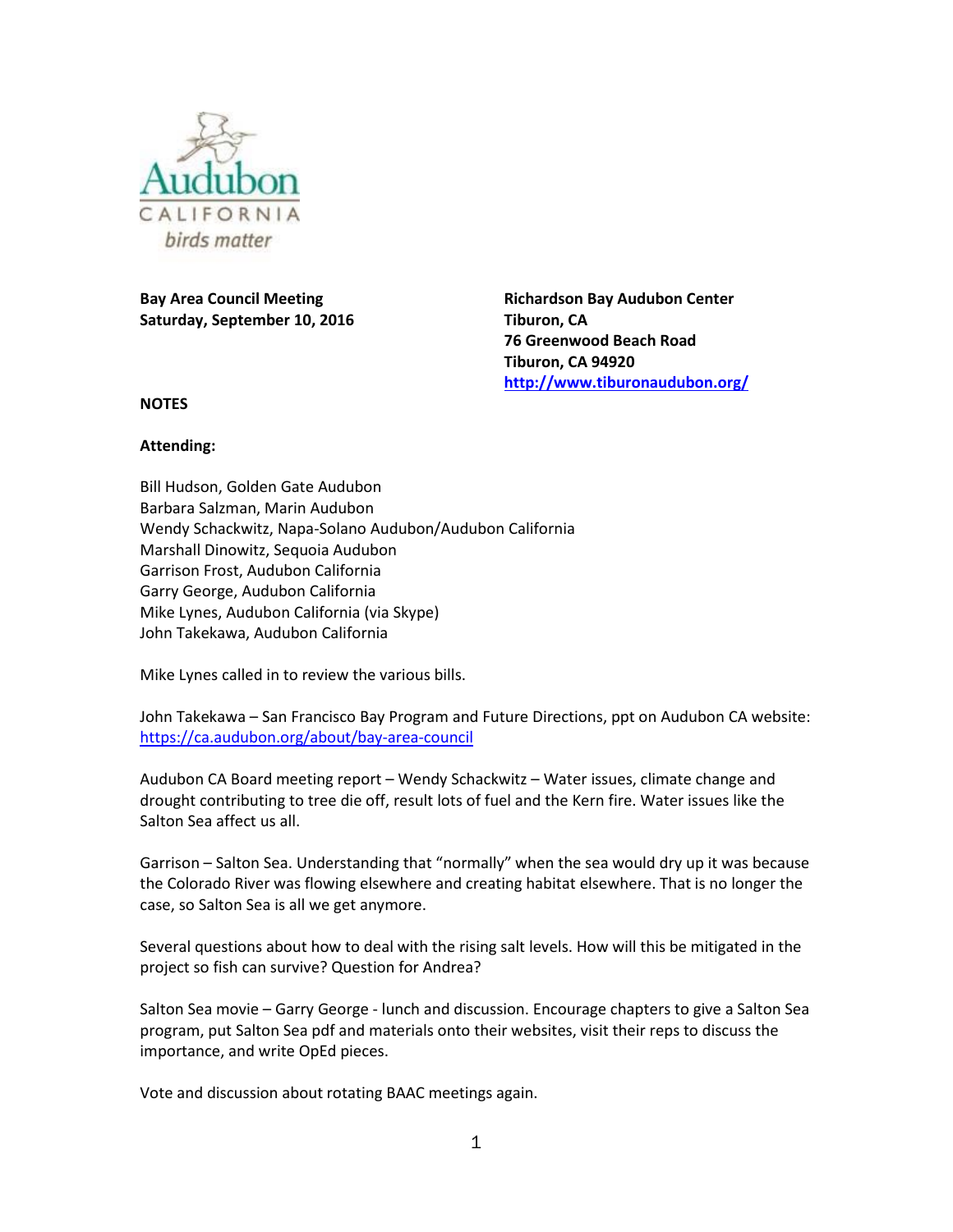Most chapters in favor – NSAS, SCVAS, GGAS, Sequoia, present and in favor, Mt. Diablo, Ohlone – not present and in favor, Marin – present not in favor, Madrone – not present, not in favor.

Dates for upcoming BAAC meetings – Feb 25<sup>th</sup> SCVAS will host, May 27<sup>th</sup> Cindy expressed interest in hosting. Sept  $23^{rd}$  maybe back in the North Bay?

Chapter Reports:

Golden Gate – Bill Hudson

- Bird Safe Buildings
- Haul out for seals and BRPE
- Chabot gun club closing was a source of lead pollution
- Osprey cam Cindy is trying to get it up, have raised  $\frac{1}{2}$  the money, location Richmond?
- Trying to designate part of Lake Mead as a wildlife refuge
- Alameda protecting plovers, pursuing more projects
- Power Tower Altamont work continues
- Vegetation removal watching East Bay Shoreline Parks to make sure they don't strip
- Bike trails trying to limit access
- Pt Milouty (sp?) biggest undeveloped part of the Bay left, back with a housing development proposal, Richmond trying to counter, eel grass and coastal scrub, pipevine swallowtail habitat
- Centennial celebration next year 12 banners to be printed, placed at Tilden, Presidio, City Hall. Will have docent tables at public places.

• Bird collision data – have Noreen participate in Garry's session at upcoming assembly Sequoia – Marshall Dinowitz (his first BAAC meeting)

- Bird Walks continue
- Fighting drones in local parks
- Fighting development in Redwood Shores and Redwood City
- Watershed issue and open space access Crystal Springs reservoir
- Big Sit Oct  $9<sup>th</sup>$
- Bike-a-thon to partner with CBC
- Request for more sharing among "sister" Audubon Chapters, for example create distribution lists of presidents/conservation chairs

Marin – Barbara Salzman

- New membership chair
- Properties, maintain, newest one working on restoration plan, include 1 acre on neighboring land, WC board to purchase this to add to the property, Corte Madera
- Have Mike Luzo for legal advice on Spotted Owl Open Space issues
- Dollars for trails and cons?? Of trails but not enough info about SPOW
- Anchor outs Richardson Bay Moore grant, Barbara would like to have a united front
- $\bullet$  Having 60<sup>th</sup> anniversary celebration, unfortunately conflicts with the National Audubon Board meeting.

Napa-Solano Audubon

- Gave two \$2000 scholarships last year
- School year '15-'16 reached ~800 kids